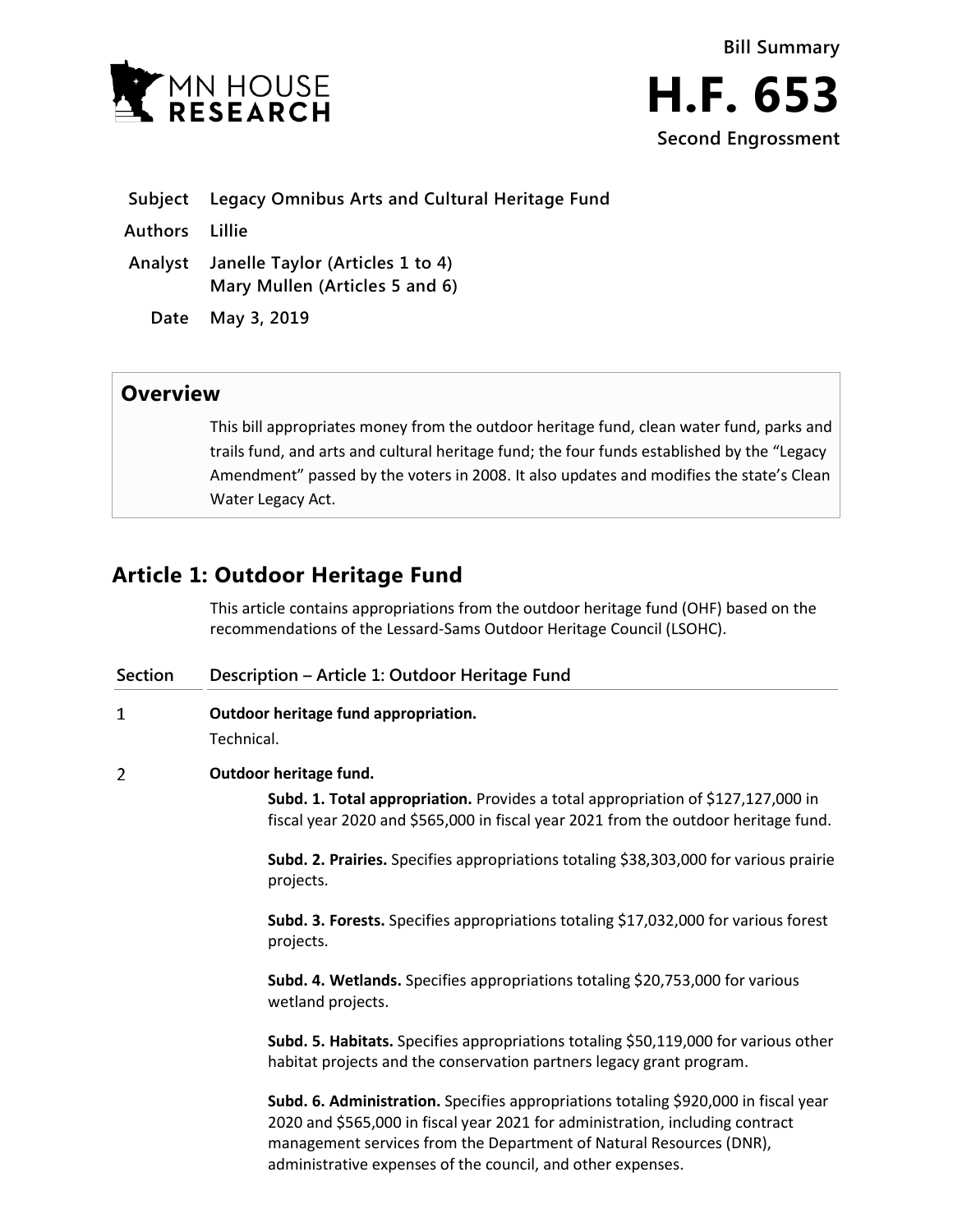### **Section Description – Article 1: Outdoor Heritage Fund**

**Subd. 7. Availability of appropriation.** States that money appropriated may not be spent on activities unless they are directly related to and necessary for a specific appropriation and are specified in the accomplishment plan and may not be spent on indirect costs or other institutional overhead charges that are not directly related to a specific appropriation. Provides for the availability of funding depending on the use of the funds and whether or not federal funds are also used.

**Subd. 8. Payment conditions and capital equipment expenditures.** Requires all agreements to be administered on a reimbursement basis unless otherwise provided. Allows reasonable amounts to be advanced in some circumstances if approved as part of an accomplishment plan. Requires capital expenditures that exceed \$10,000 to be itemized and approved as part of an accomplishment plan.

**Subd. 9. Mapping.** Requires recipients of an appropriation to submit geographic information on lands acquired in fee with the appropriation that are open to the public for hunting and fishing to the DNR for mapping.

**Subd. 10. Carryforwards.** Extends the availability of three previous appropriations.

#### 3 **Legislative oversight.**

Updates an obsolete provision that required house and senate legislative committees to convene a joint hearing to review the activities and effectiveness of the LSOHC by updating the committees required to hold the hearing and requiring the hearing to be done again by June 30, 2020.

#### $\overline{4}$ **Prairies.**

Modifies a previous appropriation for conservation easements on important bird areas to allow restoration and enhancement work as originally intended and provides an expiration date of June 30, 2021, for the appropriation. Provides a retroactive effective date.

#### 5 **Prairies.**

Modifies a previous appropriation for conservation easements in the Anoka Sand Plain to expand the work to all areas of the ecoregion and intersecting watersheds rather than specific counties. Provides a retroactive effective date.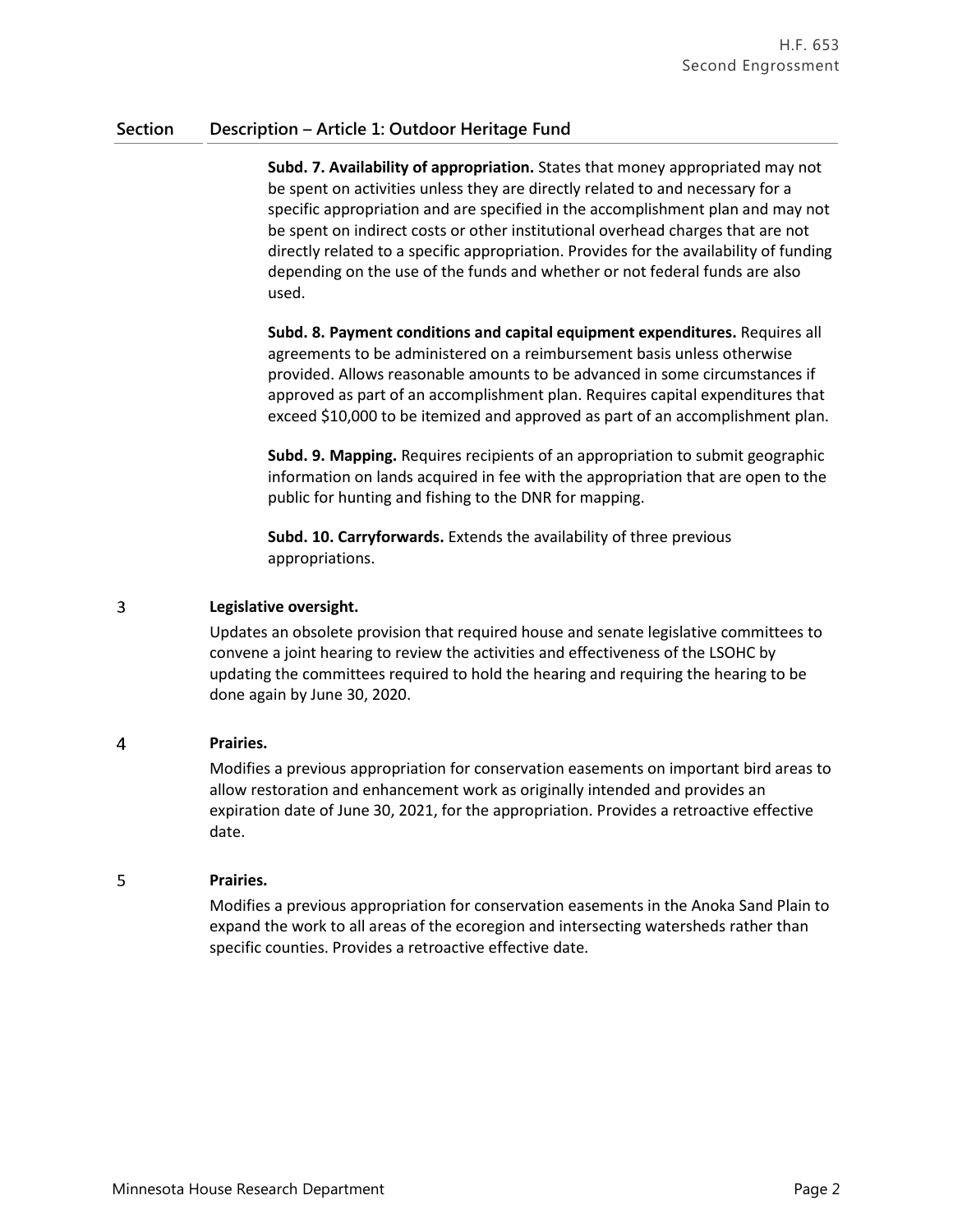## **Article 2: Clean Water Fund**

This article appropriates money in fiscal years 2020 and 2021 from the clean water fund for various projects and programs as well as updates, and modifies the state's Clean Water Legacy Act.

### **Section Description – Article 2: Clean Water Fund**

 $\mathbf{1}$ **Clean water fund appropriations.**

Technical.

 $\overline{2}$ **Clean water.**

> **Subd. 1. Total Appropriation.** Provides a total appropriation of \$126,959,000 from the clean water fund in fiscal year 2020, and \$134,302,000 in fiscal year 2021.

**Subd. 2. Availability of Appropriation.** Requires the money to be used only for activities that are directly related to and necessary for a specific appropriation and makes the funds available for two years or, when federal funds are involved, for the time period equal to the federal funding availability.

**Subd. 3. Disability Access.** Requires recipients of the money, where appropriate, to make progress toward providing people with disabilities with greater access to the programs funded.

#### 3 **Department of Agriculture.**

Appropriates \$12,445,000 in fiscal year 2020 and \$12,445,000 in fiscal year 2021 to the Department of Agriculture for various purposes, including money for:

- increased monitoring for pesticides and pesticide degradates in surface water and groundwater;
- activities to protect groundwater from nitrate contamination;
- research to quantify and reduce agricultural contributions to impaired waters;
- a research inventory database;
- the Minnesota agricultural water quality certification program;
- a regional irrigation water quality specialist;
- the Forever Green Agriculture Initiative; and
- testing private wells for pesticides where nitrates are detected.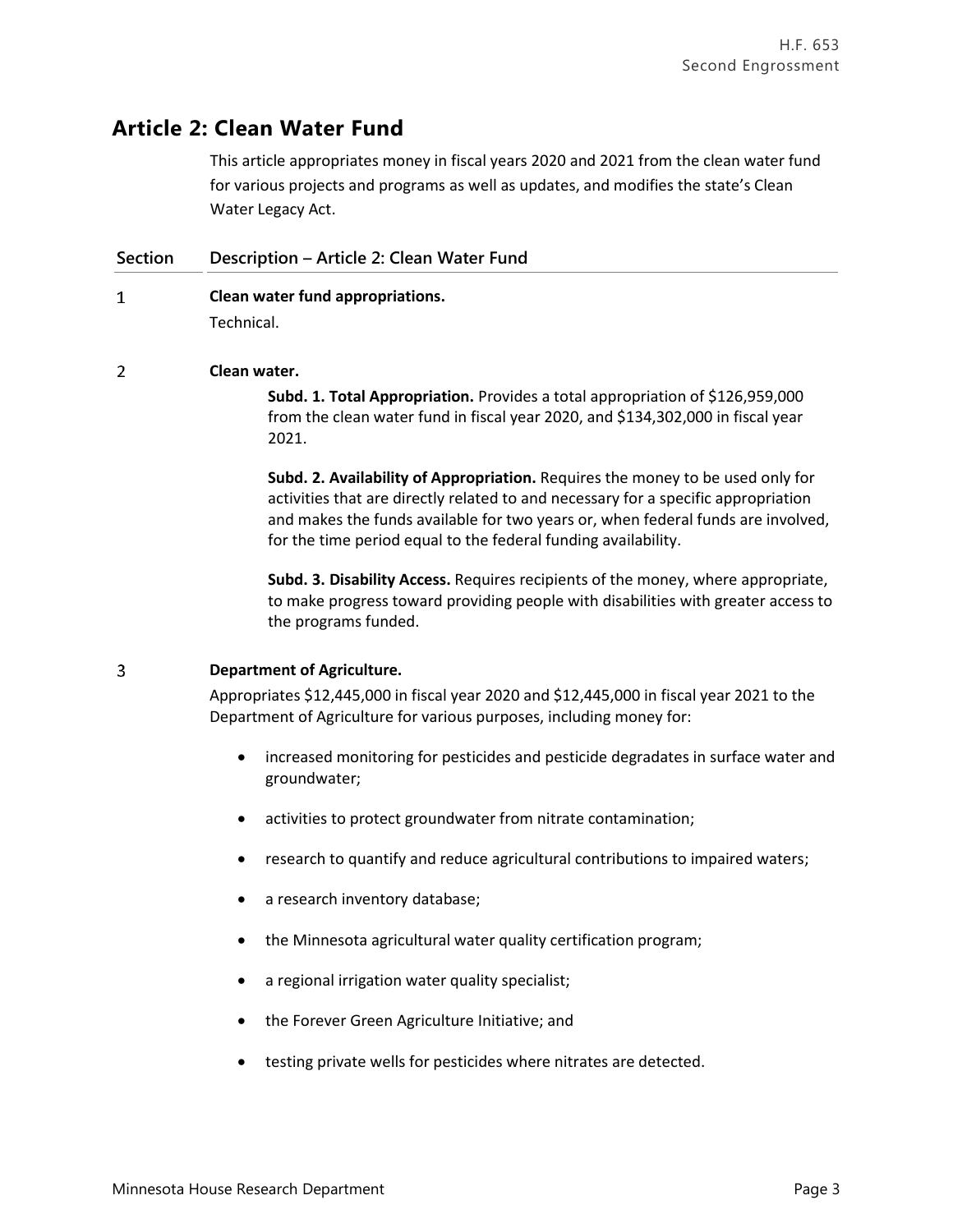#### $\overline{4}$ **Public Facilities Authority.**

Appropriates \$9,125,000 in fiscal year 2020 and \$9,125,000 in fiscal year 2021 to the Public Facilities Authority (PFA), including a total of \$18,000,000 for the point source implementation grants program, and a total of \$250,000 for grants and loans for small community wastewater treatment.

#### 5 **Pollution Control Agency.**

Appropriates \$24,823,000 in fiscal year 2020 and \$22,623,000 in fiscal year 2021 to the Pollution Control Agency (PCA), including money for:

- completion of statewide surface water assessments;
- the development of watershed restoration and protection strategies (WRAPS) which include TMDL studies and TMDL implementation plans;
- groundwater assessment;
- implementation of the St. Louis River System Area of Concern Remedial Action Plan;
- national pollutant discharge elimination system (NPDES) wastewater and storm water TMDL implementation;
- grants to counties for subsurface sewage treatment systems (SSTS);
- grants for sanitary sewer projects in Voyageurs National Park;
- activities, training, and grants to reduce chloride pollution; and
- administration of the Clean Water Council.

### **Department of Natural Resources.**

6

Appropriates \$11,076,000 in fiscal year 2020 and \$11,076,000 in fiscal year 2021 to the Department of Natural Resources (DNR), including money for:

- stream flow monitoring;
- lake Index of Biological Integrity (IBI) assessments;
- assessing mercury contamination of fish;
- development of targeted, science-based WRAPS;
- water supply planning, aquifer protection, and monitoring activities;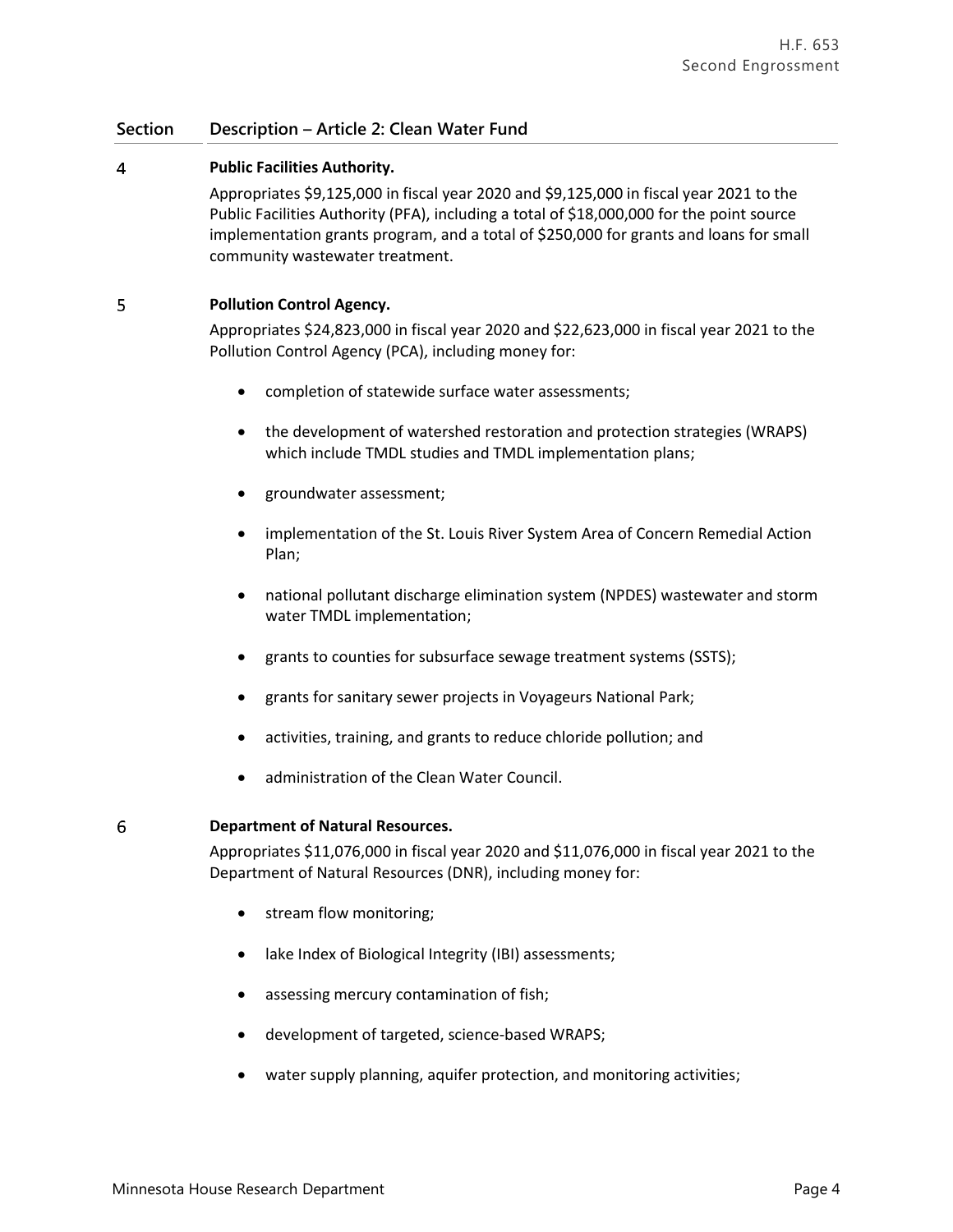- technical assistance to support local implementation of nonpoint source restoration and protection activities;
- applied research and tools;
- county geologic atlases;
- maintenance and updates to buffer maps and technical guidance; and
- the Minnesota forests for the future program.

#### $\overline{7}$ **Board of Water and Soil Resources.**

Appropriates \$56,269,000 in fiscal year 2020 and \$63,269,000 in fiscal year 2021 to the Board of Water and Soil Resources (BWSR), including money for:

- performance based grants to local units of government to implement projects identified as part of the One Watershed, One Plan, or other plans;
- grants to local units of government for various water quality projects consistent with TMDL and WRAPS;
- acceleration of implementation, including technical assistance;
- state oversight and accountability of local implementation efforts;
- grants to local units of government to ensure compliance with buffer and soil loss requirements;
- acquisition, restoration, and preservation of riparian land adjacent to water by easement or contracts;
- permanent conservation easements on wellhead protection areas and grants to local governments to acquire land to protect groundwater on wellhead protection areas;
- **•** restoration evaluations;
- assistance to local governments to transition to a watershed approach;
- conservation easements to treat and store water and to protect threatened public waters with good water quality;
- data collection and estimates of soil erosion;
- increasing citizen participation in implementing water quality projects/programs; and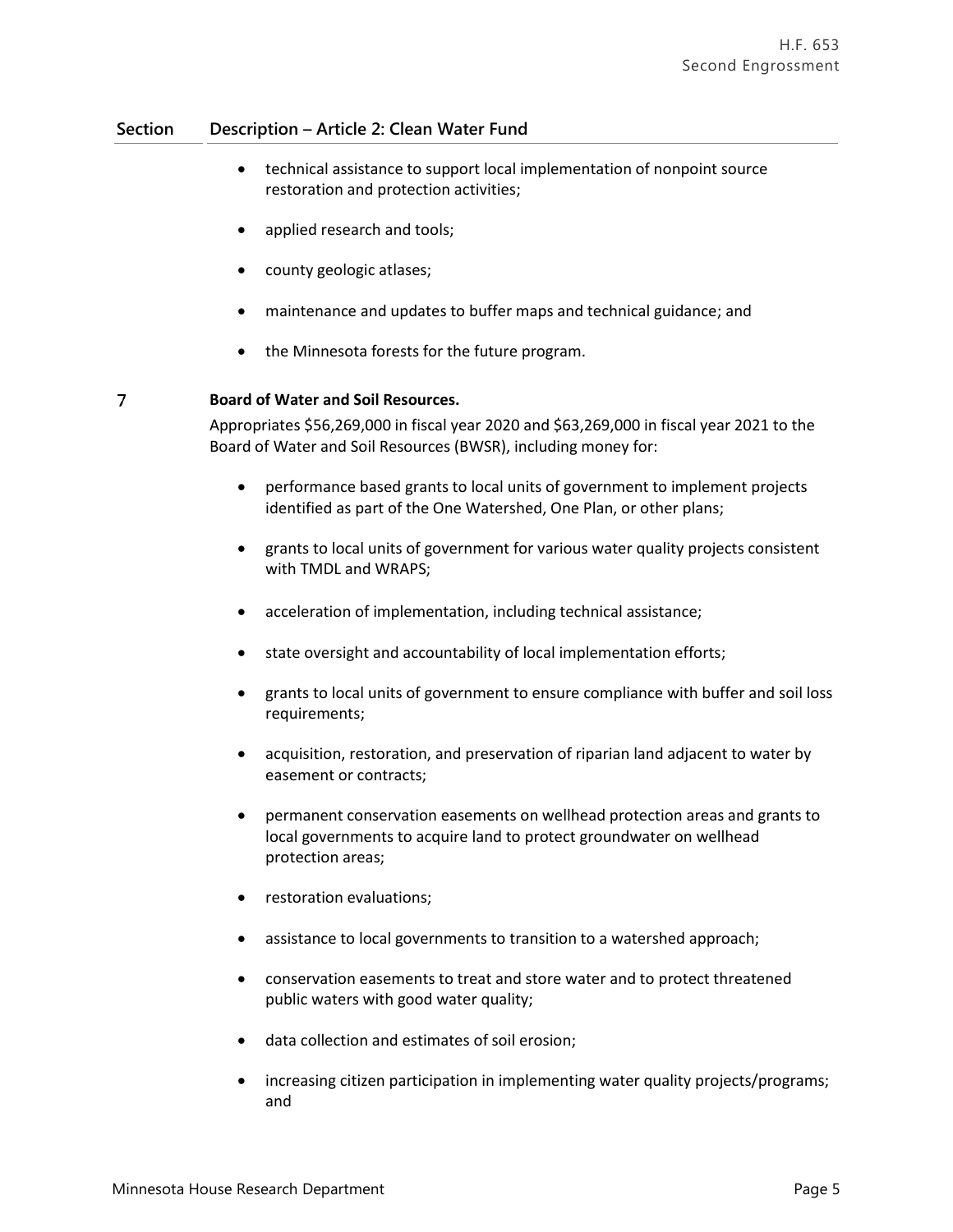• enhanced cover crop adoption efforts.

#### 8 **Department of Health.**

Appropriates \$8,882,000 in fiscal year 2020 and \$12,764,000 in fiscal year 2021 to the Department of Health, including money for:

- addressing public health concerns related to unregulated drinking water contaminants;
- drinking water source protection;
- cost-share assistance to seal unused wells;
- development and delivery of groundwater restoration and protection strategies;
- study of the occurrence and magnitude of contaminants in private wells;
- evaluating and addressing risks from certain pathogens in groundwater supplies;
- development of public health policies and an action plan to address threats to safe drinking water; and
- creation of a road map for water reuse implementation and addressing related research gaps.

#### $\overline{9}$ **Metropolitan Council.**

Appropriates \$2,890,000 in fiscal year 2020 and \$1,500,000 in fiscal year 2021 to the Metropolitan Council for:

- projects that address emerging drinking water supply threats;
- the water demand reduction grant program; and
- inflow and infiltration reduction programs.

#### 10 **University of Minnesota.**

Appropriates \$1,500,000 in fiscal year 2020 and \$1,500,000 in fiscal year 2021 to the University of Minnesota for:

- developing county geologic atlases;
- storm water performance evaluation and technology transfer program; and
- development of a comprehensive carp management program.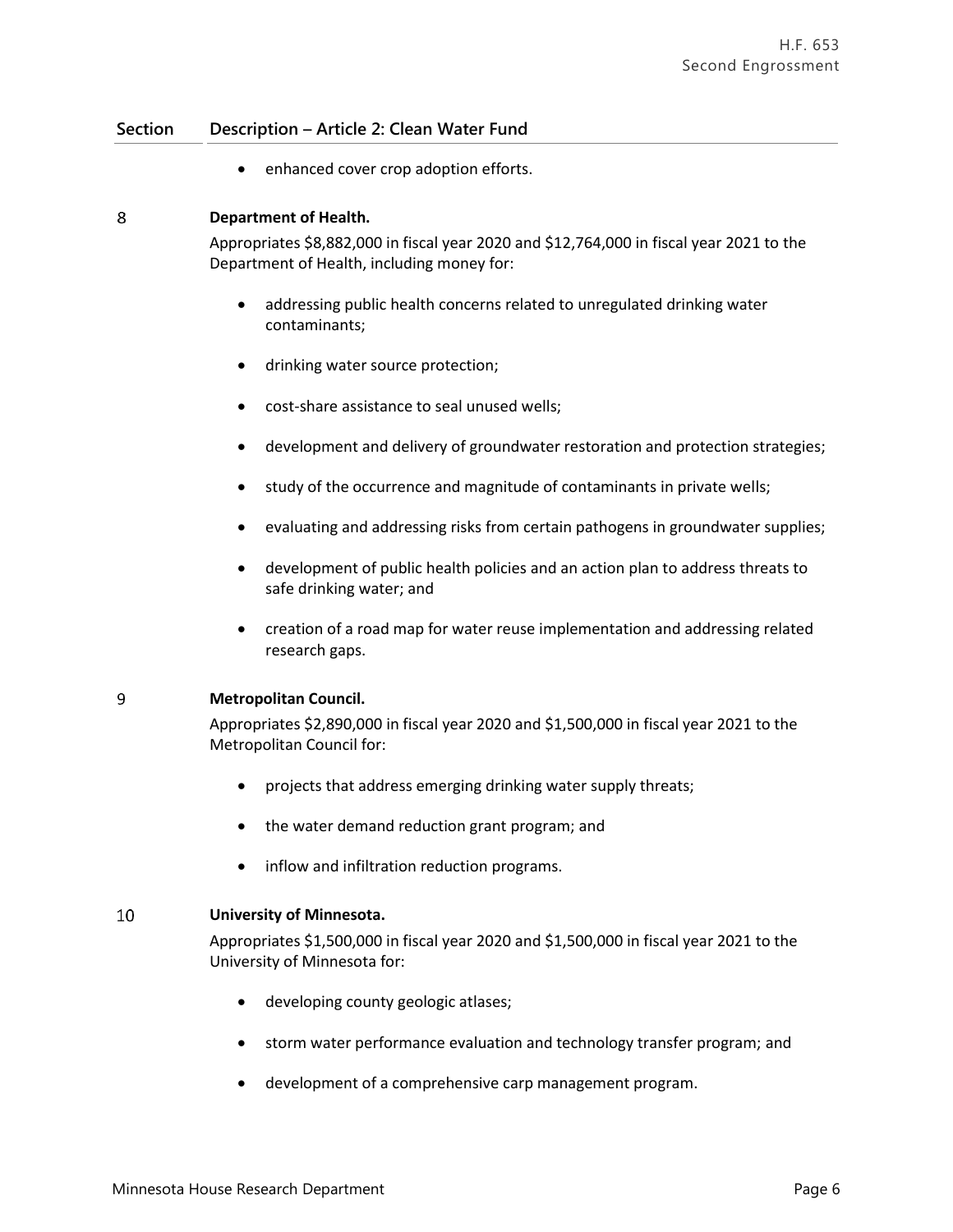#### 11 **Legislature.**

Appropriates \$9,000 in fiscal year 2020 to the Legislative Coordinating Commission (LCC) for the Legacy Web site.

#### 12 **Legislative oversight.**

Requires the chairs of the legislative committees with jurisdiction over the clean water fund to convene a joint hearing by June 30, 2020, and every four years thereafter to review and evaluate the effectiveness of the Clean Water Council.

## **Article 3: Clean Water Legacy Act Modifications**

This article updates and modifies the state's Clean Water Legacy Act and related provisions. The Clean Water Legacy Act was originally passed in 2006 and established a framework for assessing and improving the state's waters as required under the federal Clean Water Act.

### **Section Description – Article 3: Clean Water Legacy Act Modifications**

#### $\mathbf{1}$ **Financial assistance.**

Expands the types of financial assistance the Board of Water and Soil Resource (BWSR) can provide by allowing watershed-based, program-based, or other financial assistance in addition to performance-based as provided under current law. Allows the board to establish local match requirements and enter into certain intergovernmental agreements. Requires performance measures to be included in grant work plans.

#### $\overline{2}$ **Criteria.**

Allows BWSR to develop and use eligibility criteria to award base amounts of state funding to local governments.

#### 3 **Program purposes.**

Adds protecting sensitive groundwater areas and providing wellhead protection to the list of purposes of the comprehensive watershed management plan program.

#### $\overline{4}$ **Plan content.**

Adds drinking water source restoration, protection, and preservation to the list of items to be included in a comprehensive local watershed management plan.

#### 5 **Timelines; administration.**

Restricts BWSR from amending its transition plan for watershed-based planning to no more than once every two years.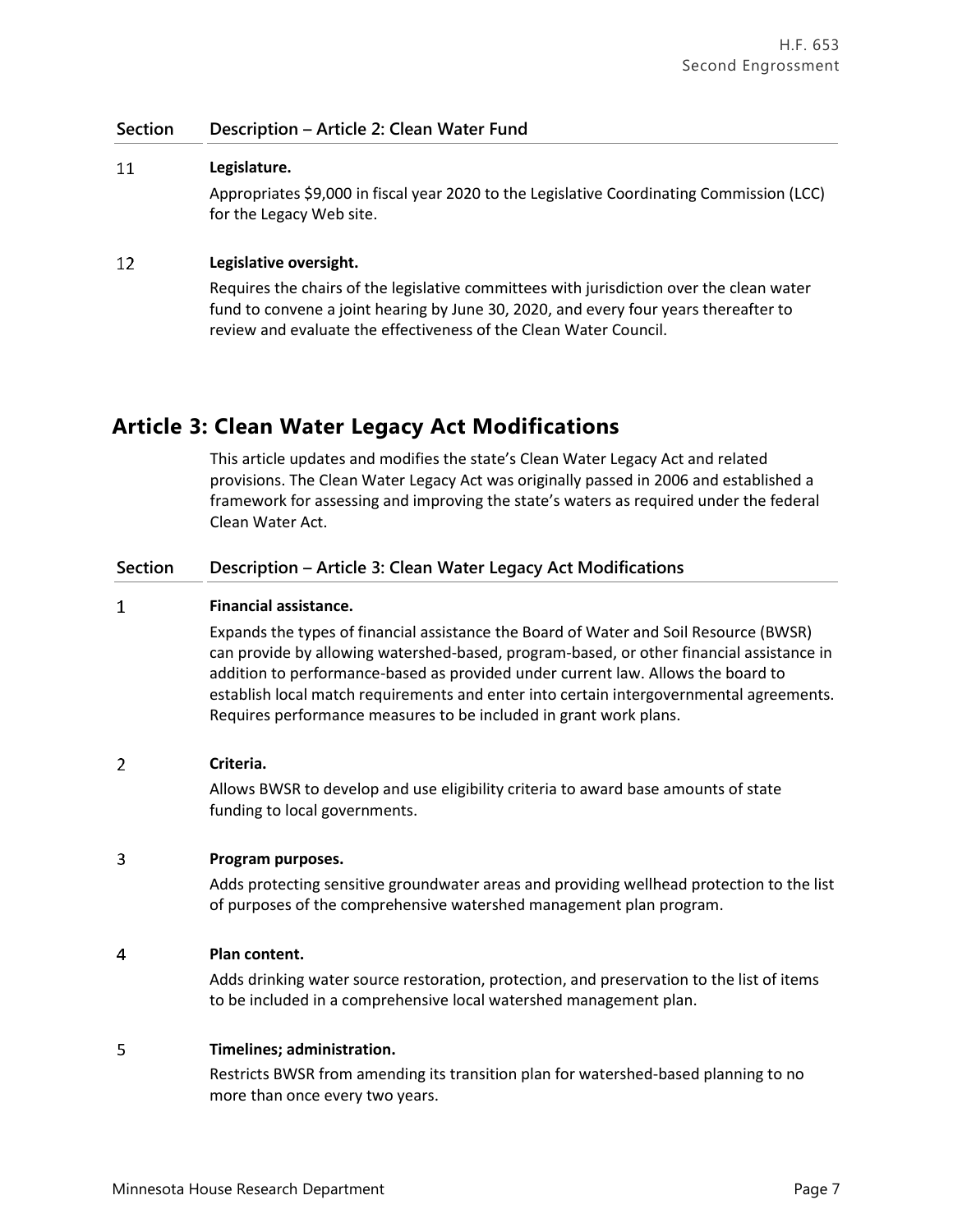### **Section Description – Article 3: Clean Water Legacy Act Modifications**

#### 6 **Comprehensive local water management plan.**

Defines "comprehensive local water management plan" for purposes of the Clean Water Legacy Act.

#### $\overline{7}$ **Comprehensive watershed management plan.**

Defines "comprehensive watershed management plan" for purposes of the Clean Water Legacy Act.

#### 8 **Restoration.**

Modifies the definition of "restoration" for purposes of the Clean Water Legacy Act.

#### 9 **TMDL implementation plan.**

Modifies the definition of "TMDL implementation plan" to allow certain plans or strategies, including comprehensive watershed management plans and watershed restoration and protection strategies (WRAPS), to serve as the implementation plan for a TMDL when the Pollution Control Agency (PCA) determines the plan or strategy is sufficient.

#### 10 **Watershed restoration and protection strategy or WRAPS.**

Modifies the definition of "watershed restoration and protection strategy" or "WRAPS" to allow the strategy to apply to a more flexible area and narrows the definition to include only strategies, not strategies and actions as stated under current law.

#### 11 **Goals for implementation.**

Modifies the Clean Water Legacy Act goals.

#### 12 **Implementation policies.**

Modifies the Clean Water Legacy Act implementation policies.

#### 13 **Priorities for scheduling and preparing WRAPS and TMDLs.**

Requires the PCA to seek recommendations from the Clean Water Council (CWC), DNR, Department of Health (MDH), Department of Agriculture (MDA), and BWSR regarding priorities for scheduling and preparing TMDLs and WRAPSs, and adds surface water and groundwater interactions and other items to the list of considerations that must be made when setting priorities.

#### 14 **Priorities for funding protection actions.**

Expands the types of waters the CWC may provide recommendations for funding for to include waters that have an approved TMDL.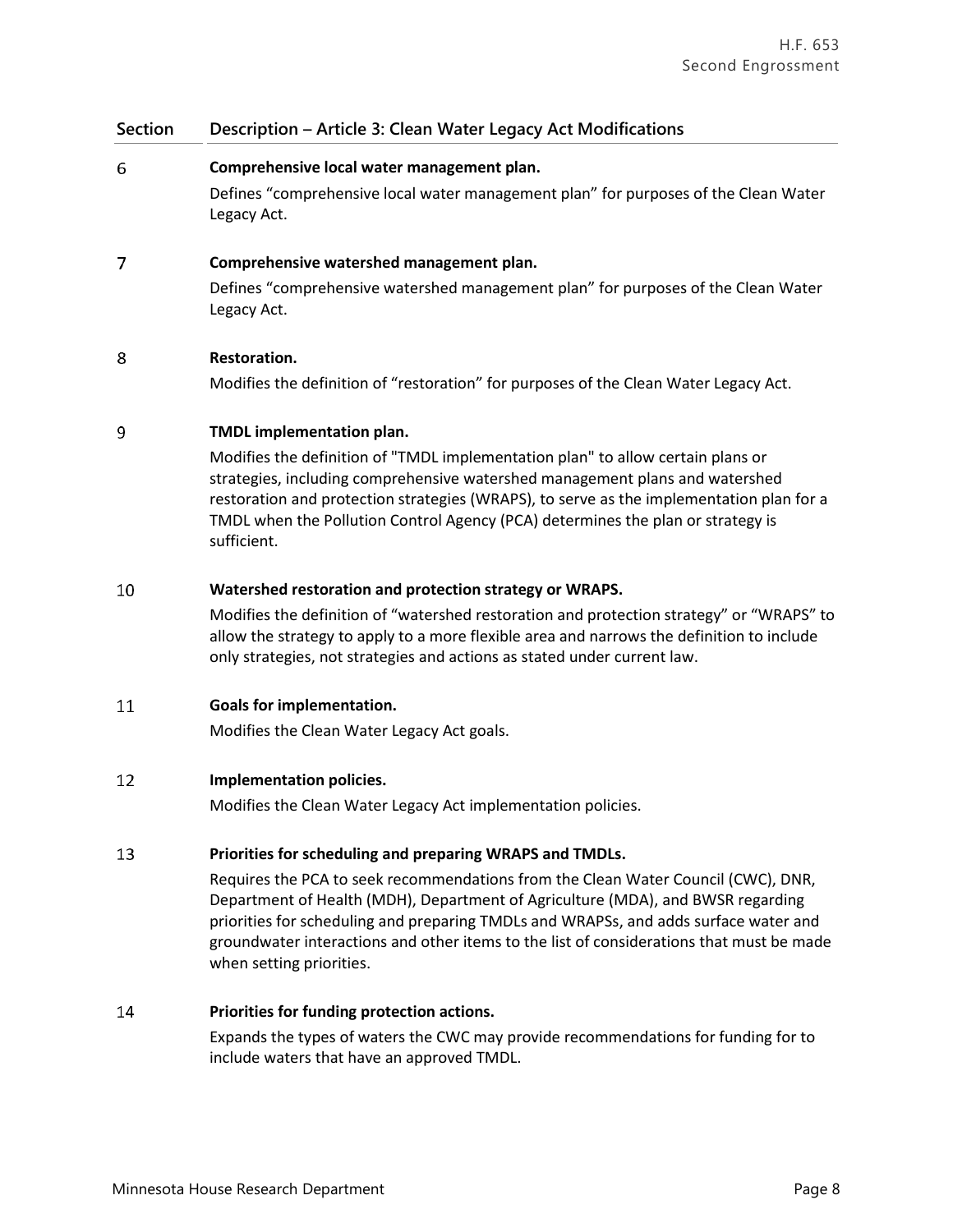### **Section Description – Article 3: Clean Water Legacy Act Modifications**

#### 15 **Alternatives; TMDL, TMDL implementation plan, or WRAPS.**

Allows the PCA to submit a comprehensive watershed management plan or comprehensive local water management plan as an alternative to a TMDL in certain circumstances. States that a TMDL implementation plan or WRAPS is not needed if the PCA determines that a comprehensive watershed management plan, comprehensive local water management plan, or statewide/regional plan published by the agency is sufficient and allows the PCA to request BWSR to evaluate the implementation of these plans and to revoke or amend a determination after the evaluation is conducted.

#### 16 **Coordinating municipal and local water quality activities.**

States that certain projects, practices, and programs for water quality improvement or protection may be considered as contributing to the requirements of a storm water pollution prevention program for purposes of municipal separate storm sewer system (MS4) permits unless already documented as contributing. Allows the commissioner of health to determine that a comprehensive watershed management plan or comprehensive local watershed management plan is sufficient to meet wellhead protection plan requirements.

#### 17 **Watershed restoration and protection strategies.**

Updates WRAPS requirements, including requiring the PCA, in consultation with BWSR, to coordinate the schedule, budget, scope, and use of WRAPS, and requiring completion of WRAPS for the state's major watersheds by June 30, 2023, unless a comprehensive watershed management plan or comprehensive local water management plan is determined to be sufficient.

#### 18 **Public and stakeholder participation.**

Requires public agencies and private entities implementing restoration and protection activities identified in comprehensive watershed management plans or comprehensive local water management plans to make efforts to inform, consult, and involve the public and requires the PCA and BWSR to coordinate public and stakeholder participation.

#### 19 **Education.**

Expands the requirement of the CWC to develop education and engagement strategies to strategies regarding the entire Clean Water Legacy Act.

#### **Nonpoint funding alternative.** 20

Allows BWSR to establish alternative timelines or content for the priority funding plan for nonpoint sources and use the information from comprehensive watershed management plans or comprehensive local water management plans to estimate and summarize costs.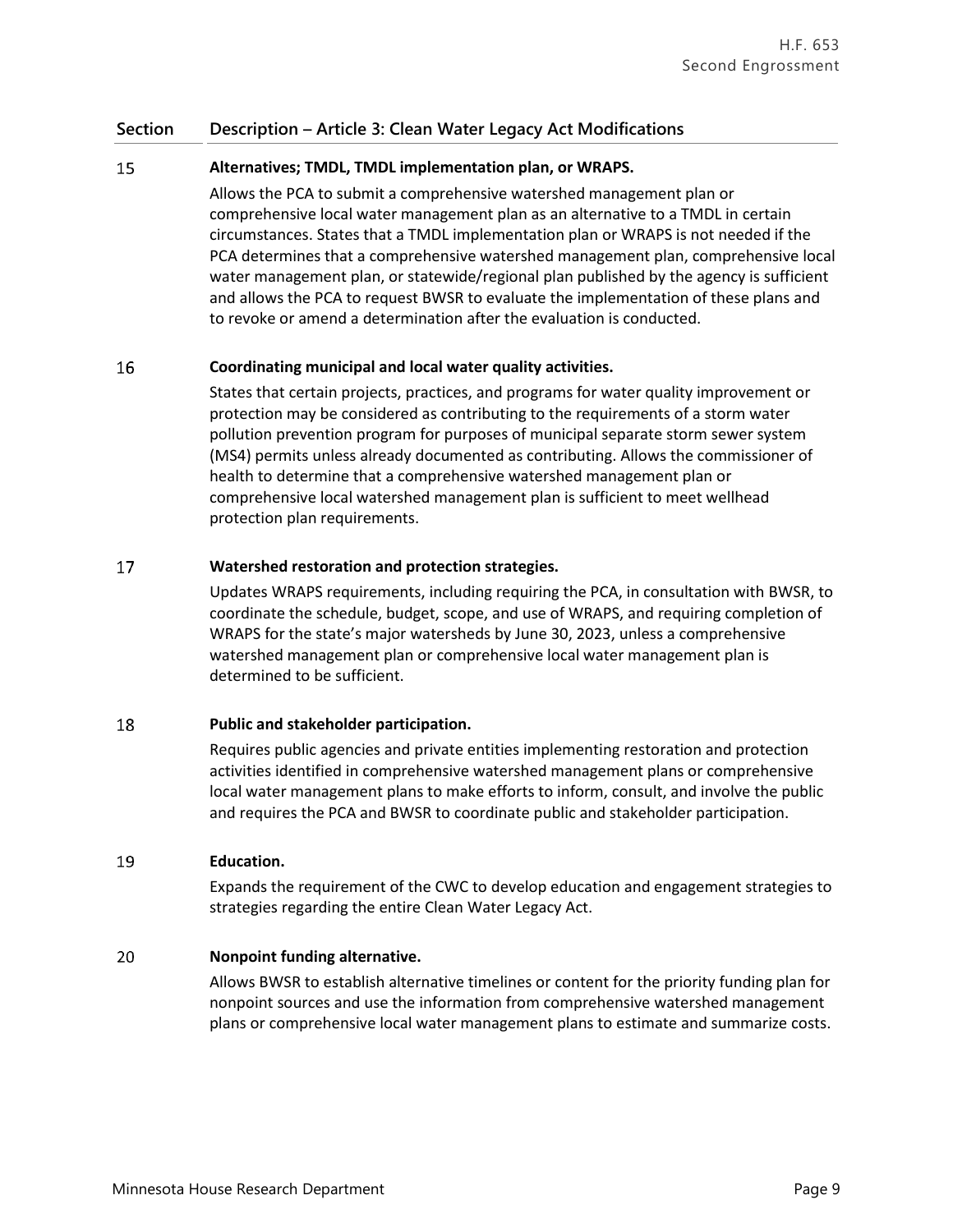# **Article 4: Parks and Trails Fund**

This article appropriates money in fiscal years 2020 and 2021 from the parks and trails fund. The article provides appropriations to: the Department of Natural Resources (DNR) for state parks, state trails, and state recreation areas and for regional parks and trails in greater Minnesota through the parks and trails legacy grant program; and the Metropolitan Council for metropolitan regional parks and trails.

### **Section Description – Article 4: Parks and Trails Fund**

### $\mathbf{1}$ **Parks and trails fund appropriations.** Technical.

#### $\overline{2}$ **Parks and trails.**

Provides a total appropriation of \$50,053,000 from the parks and trails fund in fiscal year 2020, and \$51,204,000 in fiscal year 2021. States that the money appropriated may not be spent on activities unless they are directly related to and necessary for a specific appropriation and must be spent in accordance with Minnesota Management and Budget's Guidance to Agencies on Legacy Fund Expenditure. Makes the funds available for two years or, when federal funds are involved, for the time period equal to the federal funding availability. Requires recipients of an appropriation to make progress towards providing greater access to programs, print publications, and digital media for people with disabilities related to programs funded with the appropriations, where appropriate.

#### $\overline{3}$ **Department of Natural Resources.**

Appropriates \$30,229,000 in fiscal year 2020 and \$30,927,000 in fiscal year 2021 to the DNR for the following parks and trails purposes:

- \$19,820,000 in 2020 and \$20,277,000 in 2021 for state parks and trails to connect people to the outdoors, acquire land and create opportunities, maintain existing holdings, and coordinating with partners;
- \$9,910,000 in 2020 and \$10,139,000 in 2021 for grants for regional parks and trails in greater Minnesota under the parks and trails legacy grant program, based on recommendations of the Greater Minnesota Regional Parks and Trails Commission, and for operation costs of the Greater Minnesota Regional Parks and Trails Commission; and
- \$499,000 in 2020 and \$511,000 in 2021 for coordination between the DNR, Greater Minnesota Regional Parks and Trails Commission, and the Metropolitan Council and other activities.

Requires the commissioner to contract with the Conservation Corps Minnesota for at least \$1,000,000 each year and requires implementing agencies receiving funds to give consideration to contracting with the Conservation Corps Minnesota.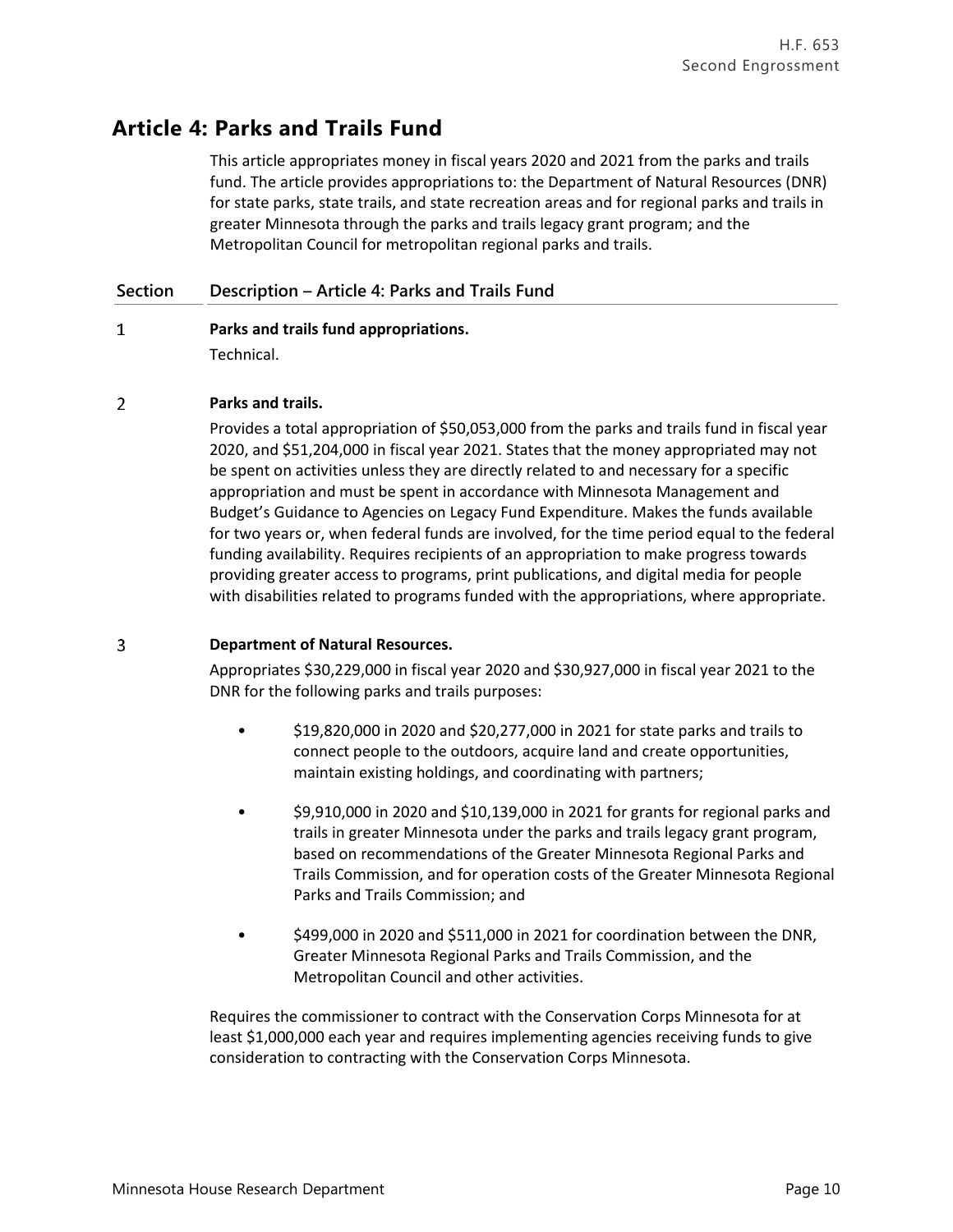### **Section Description – Article 4: Parks and Trails Fund**

#### $\overline{4}$ **Metropolitan Council.**

Appropriates \$19,820,000 in fiscal year 2020 and \$20,277,000 in fiscal year 2021 for metropolitan regional parks and trails to be distributed to implementing agencies according to the parks and trails fund metropolitan park distribution formula under current law. The appropriation must be used to fund the projects approved by the elected representatives of each implementing agency. Requires grant agreements to ensure that funds are used to supplement (not substitute) traditional sources of funding. Requires implementing agencies receiving funds to give consideration to contracting with the Conservation Corps Minnesota.

#### 5 **Legislature.**

Appropriates \$4,000 in fiscal year 2020 to the Legislative Coordinating Commission (LCC) for the Legacy website.

#### 6 **St. Louis and Lake Counties Regional Railroad Authority; grant extension.**

Extends the availability of a portion of a previous appropriation that provided a grant to the St. Louis and Lake Counties Regional Railroad Authority for a segment of the Mesabi Trail.

## **Article 5: Arts and Cultural Heritage Fund**

Appropriates \$69 million dollars in 2020 and \$70.5 million dollars in 2021 from the arts and cultural heritage fund to a number of state agencies in Minnesota for operations activities related to arts, cultural heritage, and history, as well as providing grants to individuals and organizations throughout Minnesota.

### **Section Description – Article 5: Arts and Cultural Heritage Fund**

#### $\mathbf{1}$ **Arts and cultural heritage fund appropriation.**

Provides technical information related to the appropriation; provides this money is appropriated for the 2020-2021 biennium; provides that fiscal year 2020 begins July 1, 2019, and fiscal year 2021 ends on June 30, 2021.

#### $\overline{2}$ **Arts and cultural heritage.**

Provides appropriations to the following state agencies for a variety of activities:

 \$65.6 million to the Minnesota State Arts Board for grants to artists and art organizations, arts education, and diverse cultural arts traditions, and to provide 30 percent of this total funding to the Regional Arts Council throughout the state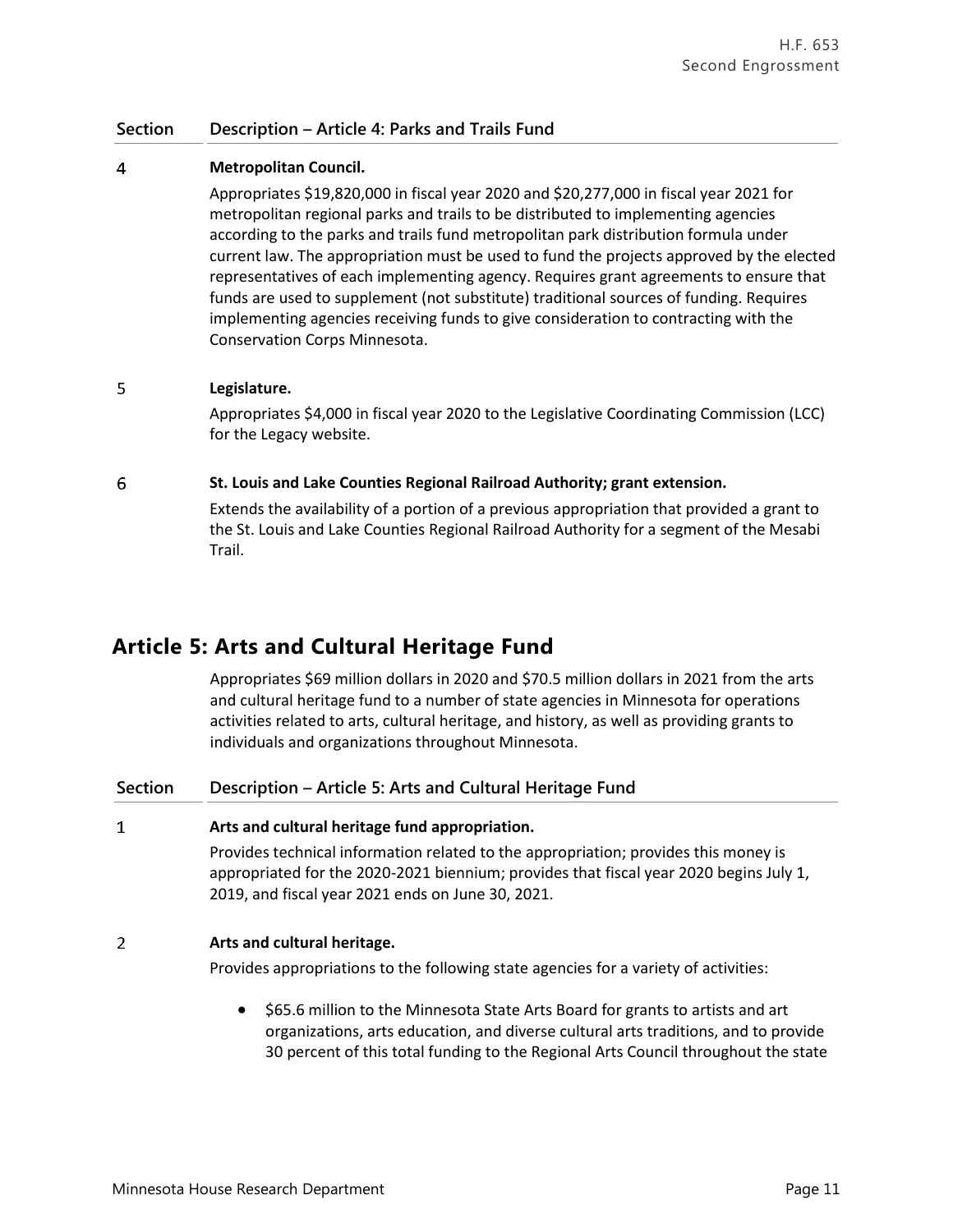### **Section Description – Article 5: Arts and Cultural Heritage Fund**

- \$33.9 million to the Minnesota Historical Society for their statewide programs, and to provide grants and funding toward the following activities:
	- grants to local and regional historical societies and partners in programming;
	- the digital library and historical surveys;
	- funding for the development of the amended 25-year plan and second 10-year plan for the use of arts and cultural heritage funding;
	- funding for Women's Suffrage commemorative events;
	- funding for the Litchfield Opera House; and
	- funding for the Grindstone River Dam.
- \$5 million to the Department of Education for the regional library grants program and \$50,000 each year for water safety grants
- \$20.2 million to the Department of Administration for grants to the following organizations:
	- \$3.4 million to the Minnesota Public Radio and \$3.4 million to the Association of Minnesota Public Educational Radio Stations (AMPERS);
	- **58.05 million to the Minnesota Public Television stations;**
	- \$500,000 to the Wilderness Inquiry connecting youth to natural resources;
	- **52.7 million to the Como Park Zoo;**
	- **51.2 million to the Science Museum;**
	- $\frac{1}{2}$  \$250,000 to the Duluth Aquarium;
	- $\div$  \$150,000 to the Lake Superior Zoo in Duluth;
	- \$50,000 to the Midwest Outdoors Unlimited to provide access to persons with disabilities to outdoor hunting and fishing activities;
	- \$400,000 to the China Garden in Phalen Park; and
	- $\frac{1}{2}$ \$100,000 to Green Giant Museum in Blue Earth for programs and activities.
- \$3.5 million to the Minnesota Zoo for access and education on zoo exhibits and programming
- \$6 million to the Minnesota Humanities Center for the following activities: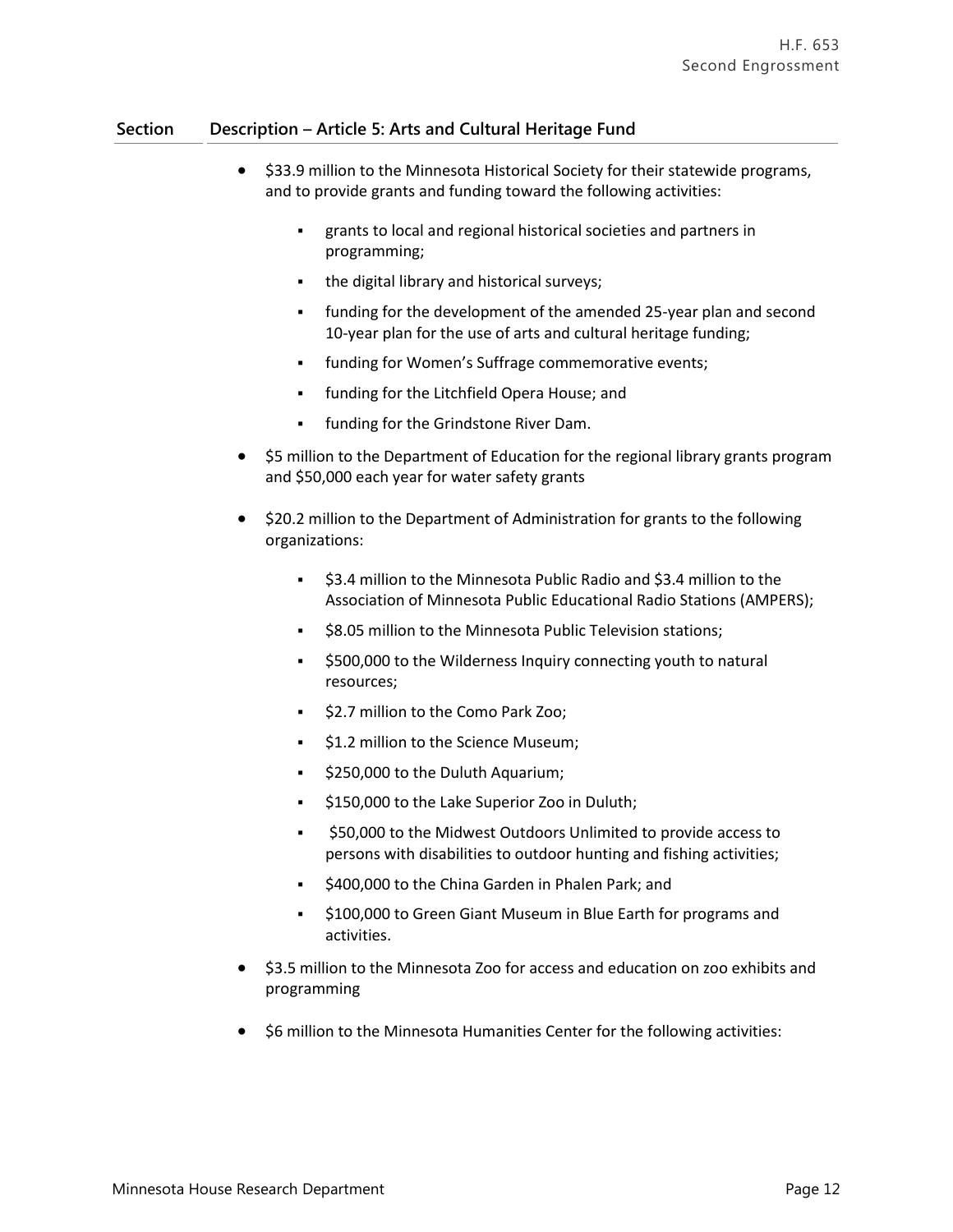### **Section Description – Article 5: Arts and Cultural Heritage Fund**

- \$2.2 million to the Humanities Center for their programing related to K-12 educator professional development, the Veterans' Voices Program, and the Why Treaties Matter program;
- **52.3 million to the Children's Museums for grants on exhibits and** outreach; and
- $\frac{1}{2}$ , \$1.5 million to the American Indian Legacy Grants Program, the Hmong Cultural Events and Programming Grants, and the Somali Community Cultural Grants program.
- \$4.3 million to the Indian Affairs Council for competitive language grant programs for both tribes and language immersion programs and the language working group, and funding for the council to work with the Minnesota State Archeologist on graves and the Native American Grave Protection and Repatriation Act
- \$500,000 to the University of Minnesota for the Bell Museum for access and outreach
- \$500,000 to the Department of Agriculture for grants to state fairs on arts and cultural heritage
- \$6,000 to the Legislative Coordinating Commission to maintain the Legacy website for agencies and grantees to report to on arts and cultural heritage funding

#### $\overline{3}$ **Expenditures; accountability.**

Adds requirements to existing law clarifying individuals who receive legacy grants must be residents of Minnesota and complete projects in Minnesota, or return a portion of the funding if they move.

#### $\overline{4}$ **Prohibited activities; civil penalties.**

Prohibits arts and cultural heritage money from being used for projects that promote domestic terrorism, bias crimes, or white nationalism.

This section allows the commissioner of administration to pursue a civil penalty against a person who violates this section.

## **Article 6: General Provisions; All Legacy Funds**

Provides a new requirement that all entities, including agencies and grantees seeking funds from the four legacy funds provide written assurance they will not use the funds for purposes previously funded from a source other than the legacy fund for three of the last five years.